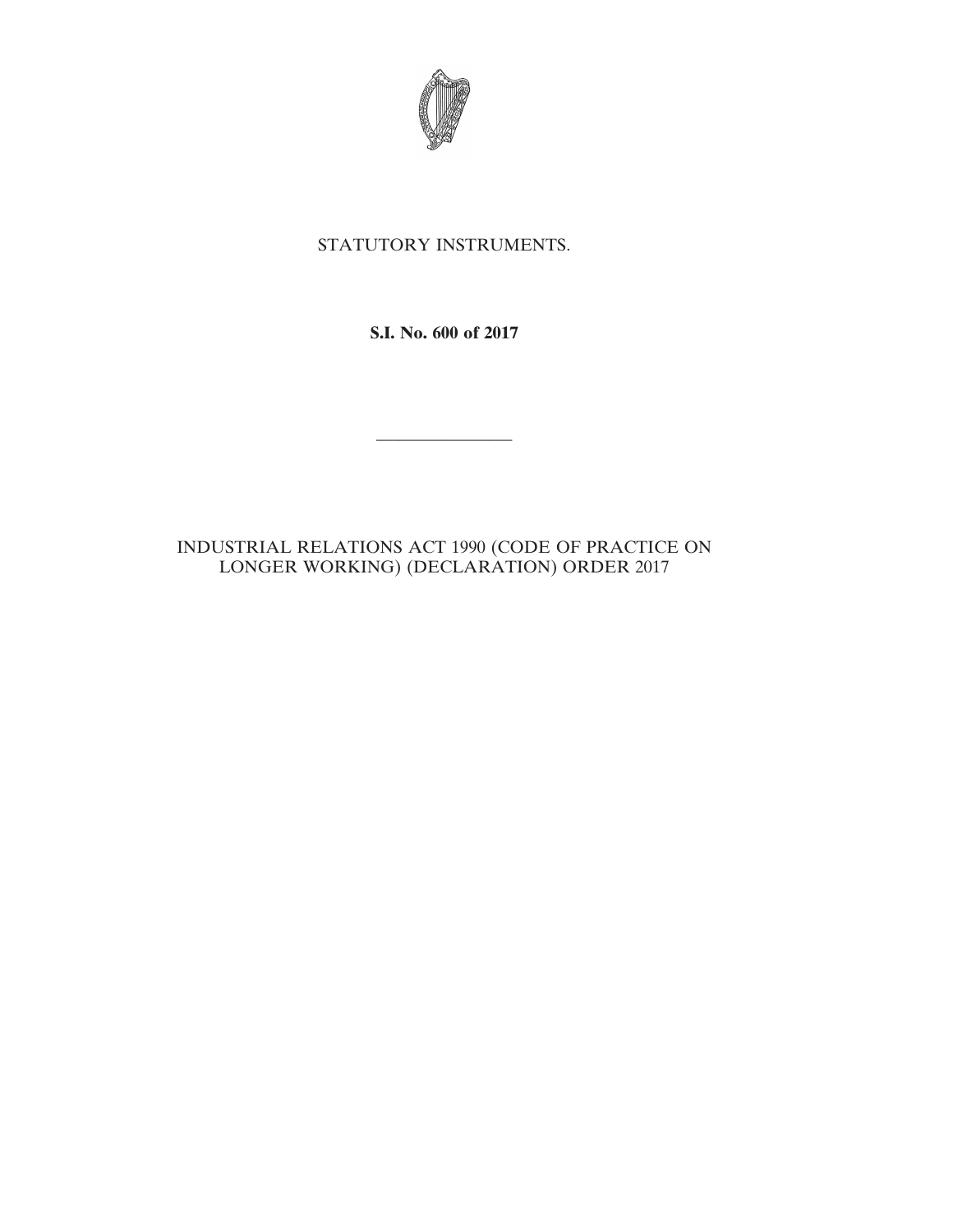#### INDUSTRIAL RELATIONS ACT 1990 (CODE OF PRACTICE ON LONGER WORKING) (DECLARATION) ORDER 2017

WHEREAS the Workplace Relations Commission has prepared, under subsection (1) of section 42 of the Industrial Relations Act 1990 (No. 19 of 1990), a draft code of practice around the issue of longer working, setting out best industrial relations practice in managing the engagement between employers and employees in the run up to retirement age in the employment concerned.

AND WHEREAS the Workplace Relations Commission has complied with subsection (2) of that section and has submitted the draft code of practice to the Minister for Business, Enterprise and Innovation.

NOW THEREFORE, I, Pat Breen, Minister of State at the Department of Business, Enterprise and Innovation, in exercise of the powers conferred on me by subsection (3) of that section and the Labour (Transfer of Departmental Administration and Ministerial Functions) Order 1993 (S.I. No. 18 of 1993), the Business, Enterprise and Innovation (Delegation of Ministerial Functions) Order 2017 (S.I. No. 569 of 2017) hereby order as follows:

1. This Order may be cited as the Industrial Relations Act 1990 (Code of Practice on Longer Working) (Declaration) Order 2017.

2. It is hereby declared that the code of practice set out in the Schedule to this Order shall be a code of practice for the purposes of the Industrial Relations Act 1990 (No. 19 of 1990).

*Notice of the making of this Statutory Instrument was published in "Iris Oifigiúil" of* 2*nd January*, 2018.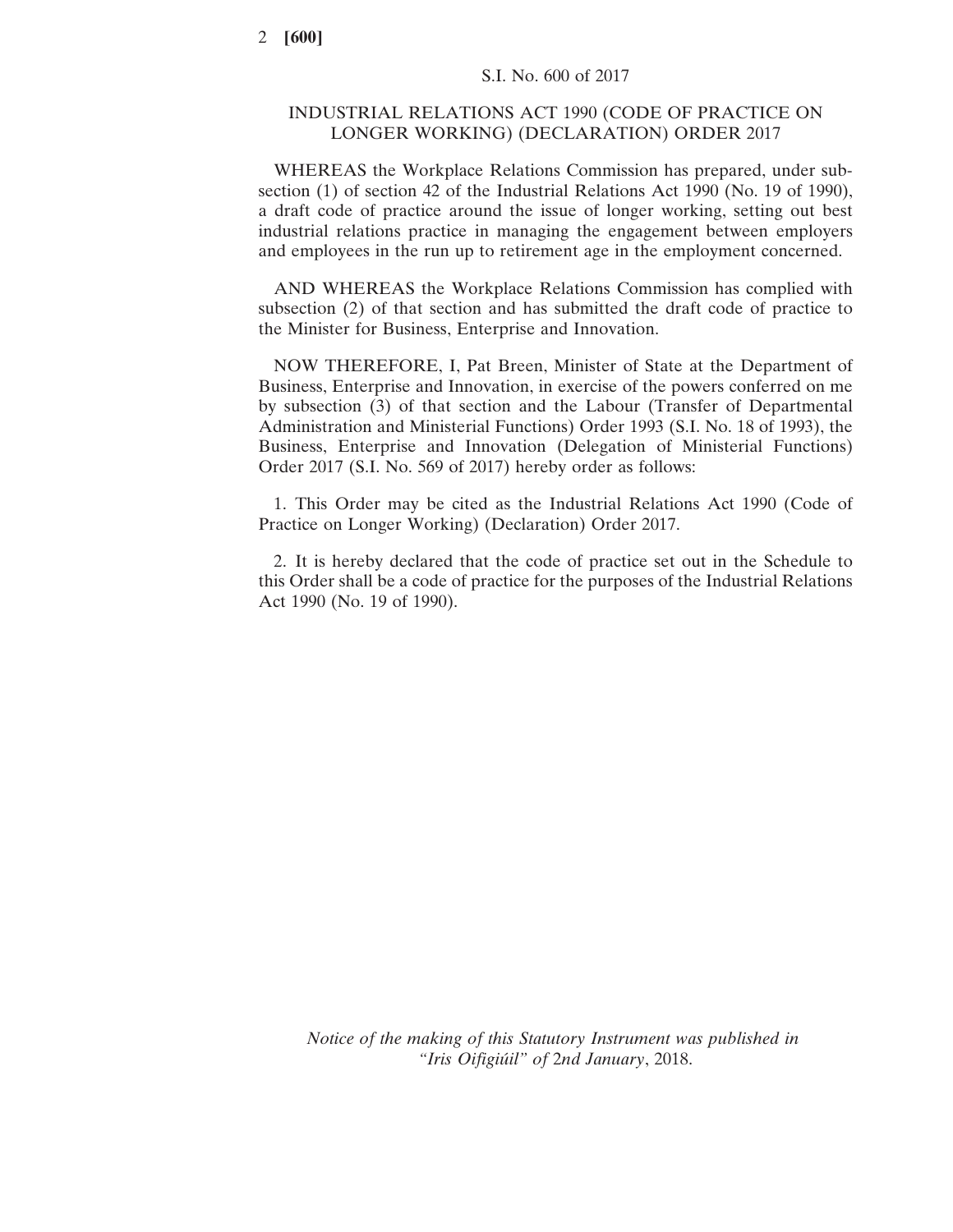#### **SCHEDULE**

### **CODE OF PRACTICE**

#### **Introduction**

Section 42 of the Industrial Relations Act 1990 provides for the preparation of draft codes of practice by the Workplace Relations Commission for submission to the Minister for Business, Enterprise and Innovation. Codes of Practice are written guidelines, agreed in a consultative process, setting out guidance and best practice in regard to industrial relations practice and compliance.

Arising from a recommendation of the Report of the Interdepartmental Group on Fuller Working Lives (published in August 2016), the Commission was requested on 28 September 2016 by the Minister to prepare a Code of Practice around the issue of longer working, setting out best industrial relations practice in managing the engagement between employers and employees in the run up to retirement age in the employment concerned.

#### **Background**

The proportion of older workers, and, in particular, workers who want to continue in employment beyond what would have been regarded as the traditional retirement age, i.e. 65 years of age, is forecast to grow significantly in the future. Employers need to be prepared for this in the context of:

- Managing requests from people to continue to work beyond what would have been regarded as the normal retirement age;
- Developing employment practices and procedures appropriate to increasingly age diverse workplaces that encourage retention of older workers and longer working lives; and
- The changing statutory and legal framework in regard to retirement and pension entitlements.

#### **Purpose**

The main purpose of this Code is to set out, for the guidance of employers, employees and their representatives, best principles and practices to follow during the engagement between employers and employees in the run up to retirement including responding to requests to work beyond the retirement age in the employment concerned.

In preparing this Code of Practice, the Workplace Relations Commission consulted with the Irish Business and Employers Confederation, the Irish Congress of Trade Unions and relevant Government Departments.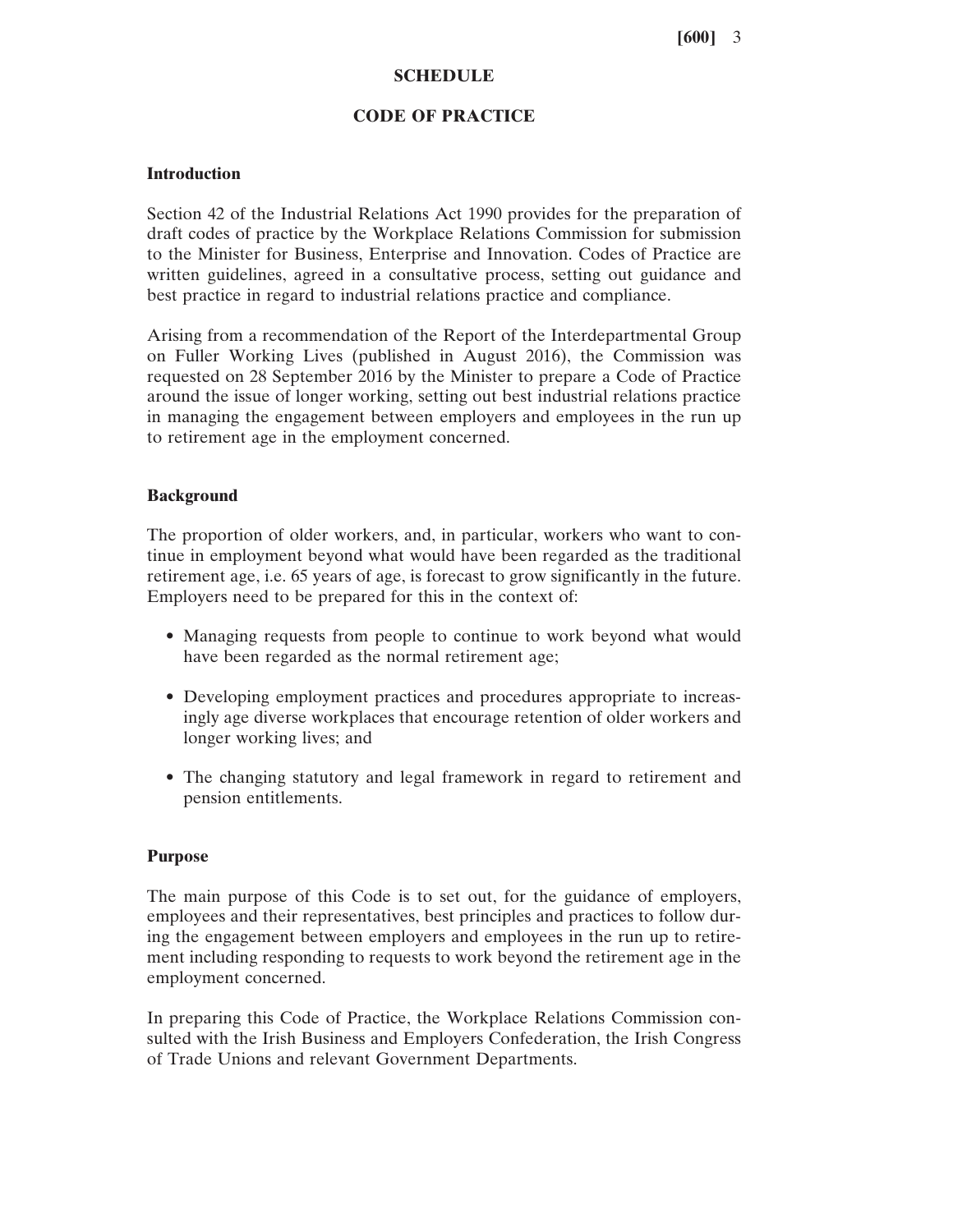The Code sets out best practice over the following headings:

- Utilising the skills and experience of older workers.
- Objective justification of retirement.
- Standard retirement arrangements.
- Requests to work longer.

#### **Utilising the Skills and Experience of Older Workers**

From an employer perspective, managing an older and diverse workforce in a positive way will deliver greatest value by looking at how best to maximise the experience and skills of older workers, and to harness and accommodate those experiences and skills to the advantage of the business. Such measures could include:

- Training of management at all levels about age diversity and the benefits of such diversity;
- Encouraging knowledge and experience sharing and utilising the skill and experiences of all workers;
- Exploring measures around flexible working patterns;
- "Proofing" policies and procedures for age bias; or
- Encouraging a culture that appreciates the continuing need for relevant training and development amongst all age groups.

Delivering a positive message around embracing and valuing employees of all ages, raising age discrimination awareness and having a culture that does not tolerate discrimination are key to good industrial and workplace relations.

## **Objective Justification**

There is no statutory retirement age in the private sector. Retirement ages in the private sector are generally set out by means of:

- (*a*) an express term in the employee's contract of employment;
- (*b*) an implied term in the employee's contract of employment;
- (*c*) relevant policies, for example a staff handbook; and
- (*d*) custom and practice generally arising from the pension date set out in the relevant occupational pension scheme.

The rules governing the compulsory retirement ages for public servants are, in the main, set down in primary legislation.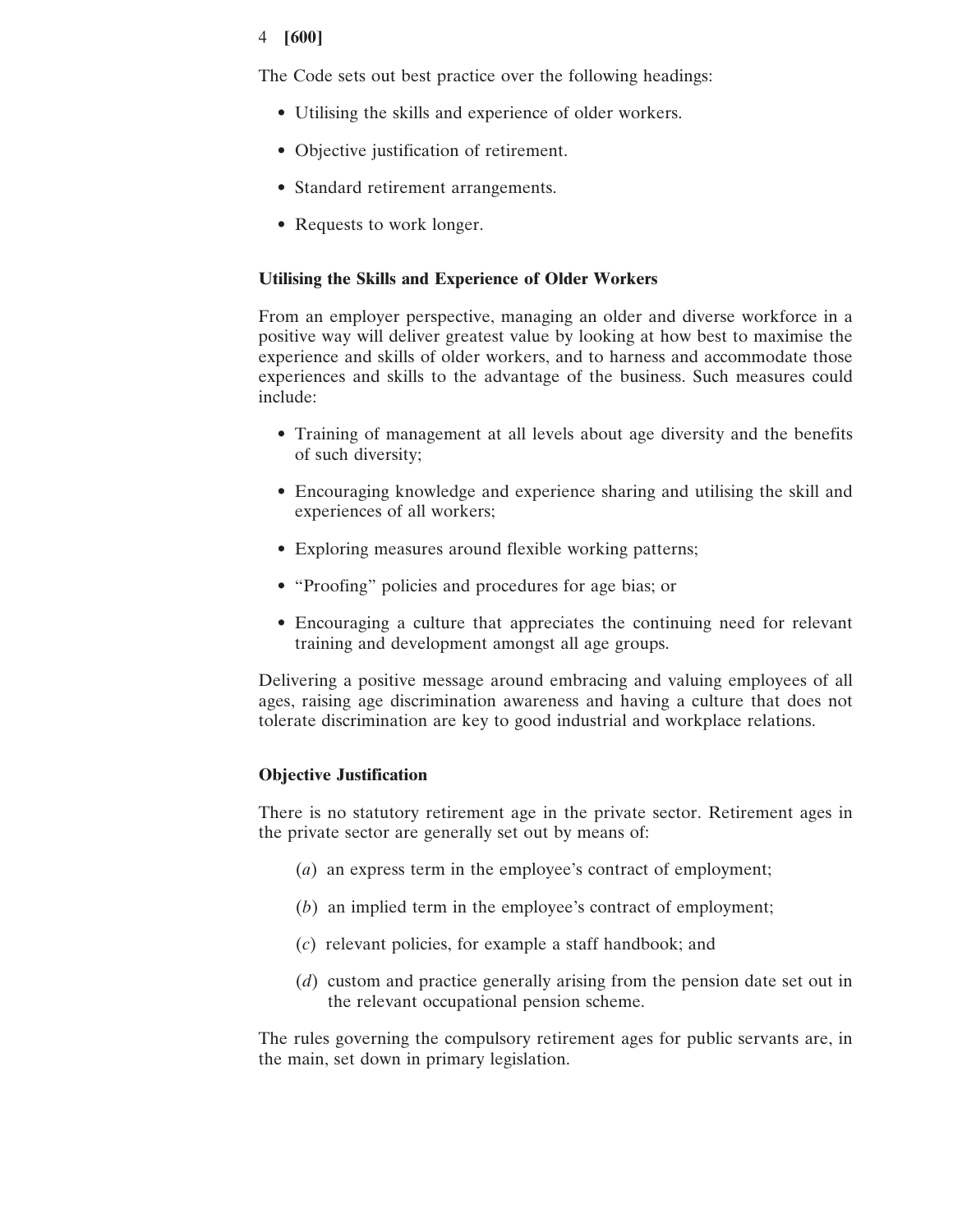The Employment Equality Acts 1998 to 2015 prohibit discrimination on nine grounds including age. Therefore, the termination of an employee because of age could be construed as discrimination under the legislation. The Equality (Miscellaneous Provisions Act) 2015, which came into effect on 1 January 2016 made a number of amendments to the 1998 Act. Section 34 (4) of the Act now states as follows:

- *"(4) Without prejudice to subsection (3) it shall not constitute discrimination on the age ground to fix different ages for the retirement (whether voluntary or compulsorily) of employees or any class or description of employees if*—
	- (*i*) *it is objectively and reasonably justified by a legitimate aim, and*
	- (*ii*) *the means of achieving that aim are appropriate and necessary.*"

Essentially the law is now that compulsory retirement ages set by employers must be capable of objective justification both by the existence of a legitimate aim and evidence that the means of achieving that aim is appropriate and necessary. Examples of what constitutes a legitimate aim by an employer may include:

- Intergenerational fairness (allowing younger workers to progress);
- Motivation and dynamism through the increased prospect of promotion;
- Health and Safety (generally in more safety critical occupations);
- Creation of a balanced age structure in the workforce;
- Personal and professional dignity (avoiding capability issues with older employees); or
- Succession planning.

## **Standard Retirement Arrangements**

## **1. Identifying Individual Intentions**

Good workforce planning is a critical element in any workplace. Central to this are appropriate employee numbers and skill sets, recruitment, and planning for departures including retirement. Where no contractual retirement date exists, it is reasonable as part of workforce planning for an employer to raise and discuss with the employee, their retirement intentions.

## **2. General Information/Supports**

Good information and suitable guidance can enable employees to make more informed choices in planning for their retirement. Employers could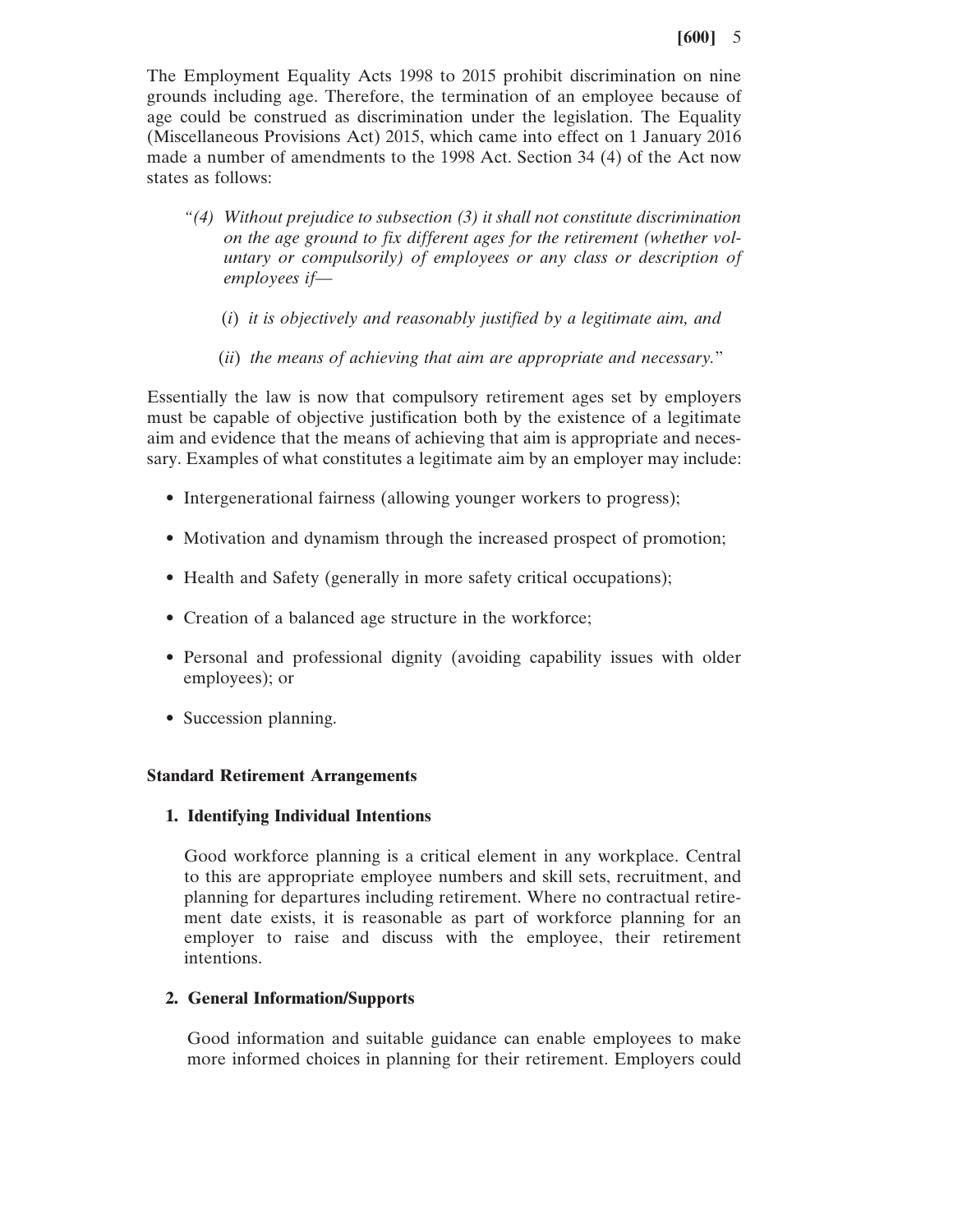consider the provision of certain supports, for example, suitable pre-retirement courses, a flexible or part time working arrangement, counselling etc., essentially with a view to assisting the transition to retirement.

It is recommended that an employer should provide clear information on how retirement procedures work, both at recruitment and at regular occasions throughout an employee's career. At the very least, appropriate guidance on how reliable and informative information can be sourced should be made available to the employee. This should be the case irrespective of whether the employment has a pension scheme in place or not.

## **The Retirement Process**

It is good practice for an employer to notify an employee of the intention to retire him/her on the contractual retirement date within 6 — 12 months of that date. This allows for reasonable time for planning, arranging advice regarding people succession, etc. While the initial notification should be in writing, it should be followed up with a face-to-face meeting which should focus on addressing the following:

- Clear understanding of the retirement date and any possible issues arising;
- Exploration of measures (subject to agreement) which would support the pathway to retirement, for example flexible working, looking at alternative roles up to the date of retirement;
- Transitional arrangements in regard to the particular post; and
- Assistance around guidance and information.

## **Request to Work Longer**

## **Questions for the Employer and Employee**

A request from an employee to work longer than their contracted retirement age should be considered carefully. There are a number of matters to be considered by the employer and employee in this regard including:

## *For the Employee*

- Is the employee confident that he/she can continue to perform the role to the required standard?
- Can flexible working options or alternative roles be considered?
- What is the duration of the extension being sought?
- Are there any pension implications?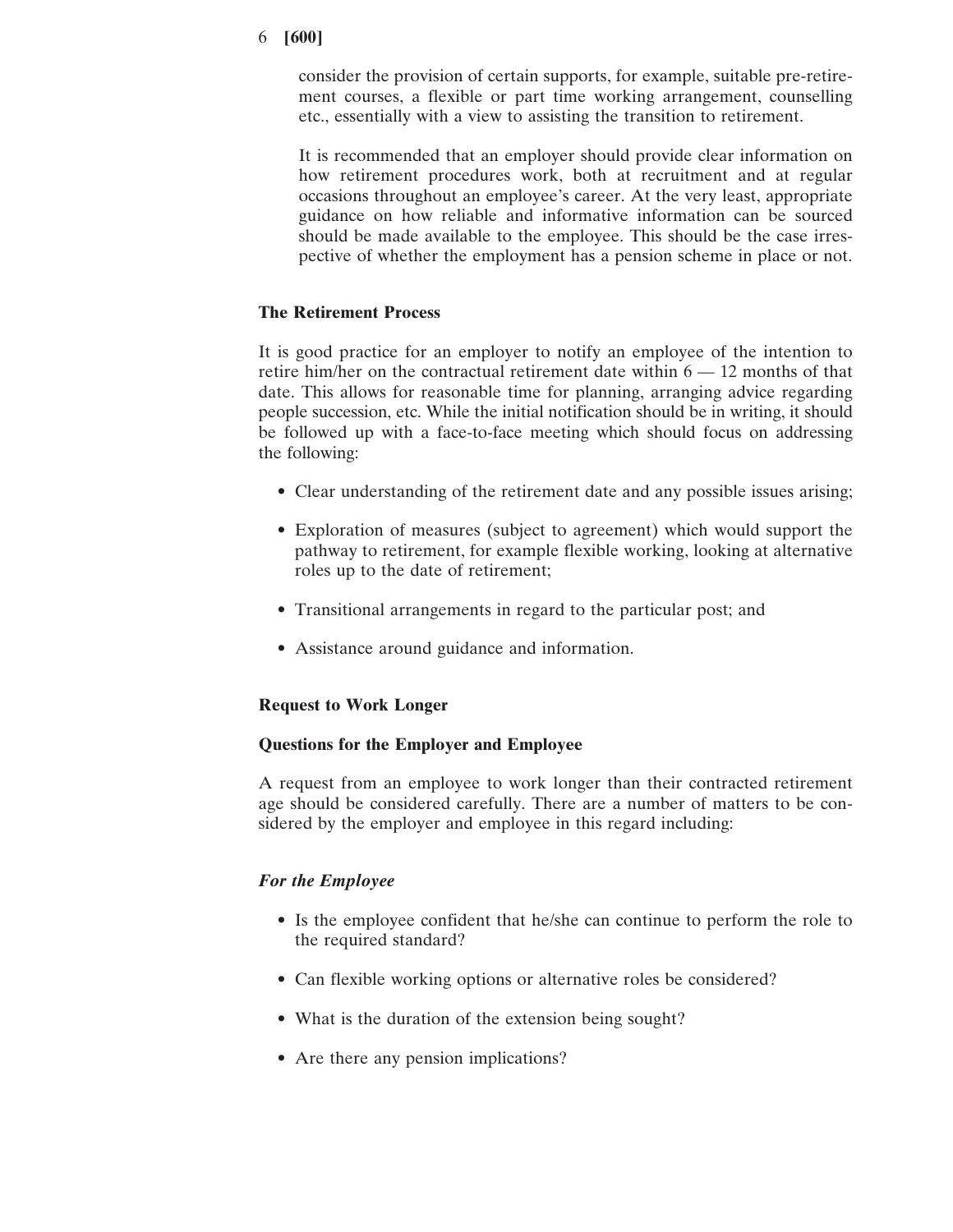• Are there contract of employment implications?

## *For the Employer*

- Are there good grounds on which to accept or refuse the request e.g. can the retirement be justified on a legitimate and objective basis? It is important to note that the Equality (Miscellaneous Provisions) Act 2015 requires that a fixed-term contract post-retirement age must be objectively justified.
- What are the objective criteria applicable to the request? This should form the basis of any assessment of a request to work beyond retirement age to ensure an equal and consistent approach to addressing this and other future requests.
- How would the arrangements for the employee remaining on in the workforce be contractually framed (e.g. fixed term contract)?
- Could granting the request be on the basis of a more flexible working arrangement (e.g. less than full hours or an alternative role)?

## **Request to Work Longer Procedure**

In dealing with a request to work longer it is recommended that the parties engage as follows:

- 1. The employee should make such a request in writing no less than three months from the intended retirement date to be followed up with a meeting between the employer and employee. This meeting gives both the employee an opportunity to advance the case and allowing the employer to consider it. It is important that the employee is listened to and that any decision made is on fair and objective grounds.
- 2. The employer's decision should be communicated to the employee as early as practical following the meeting.
- 3. Should the decision be to offer a fixed-term contract post-retirement age, the period should be specified, setting out the timeframe, and the legal grounds underpinning the new contract should be made clear (i.e. fixedterm contract). It is good practice to include a reference that the decision is made solely having regard to the case being made by the employee and does not apply universally.
- 4. Where the decision is to refuse the request, the grounds for the decision should be set out and communicated in a meeting with the employee. This will help the employee to understand why the request has not been granted, and give the employee confidence that his/her case has been given serious consideration and that there are good grounds for refusing the request. The applicant should have recourse to an appeals mechanism, for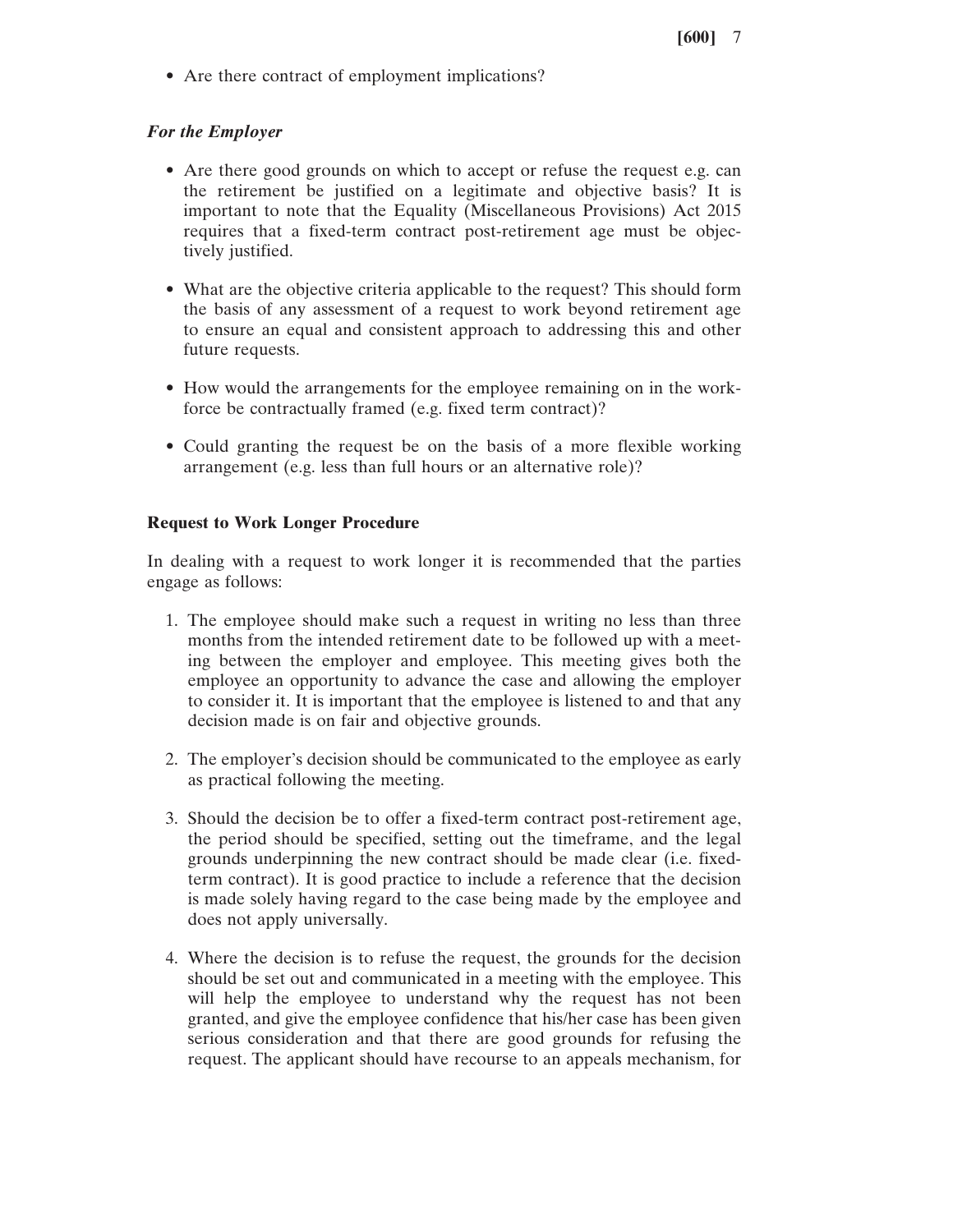example through the normal established grievance procedures in the organisation.

5. An employee may be accompanied to a meeting by a work colleague or union representative to discuss a request to the employer to facilitate working longer and in any appeals process around same.

GIVEN under my hand, 20 December 2017.

## PAT BREEN,

Minister of State at the Department of Business, Enterprise and Innovation.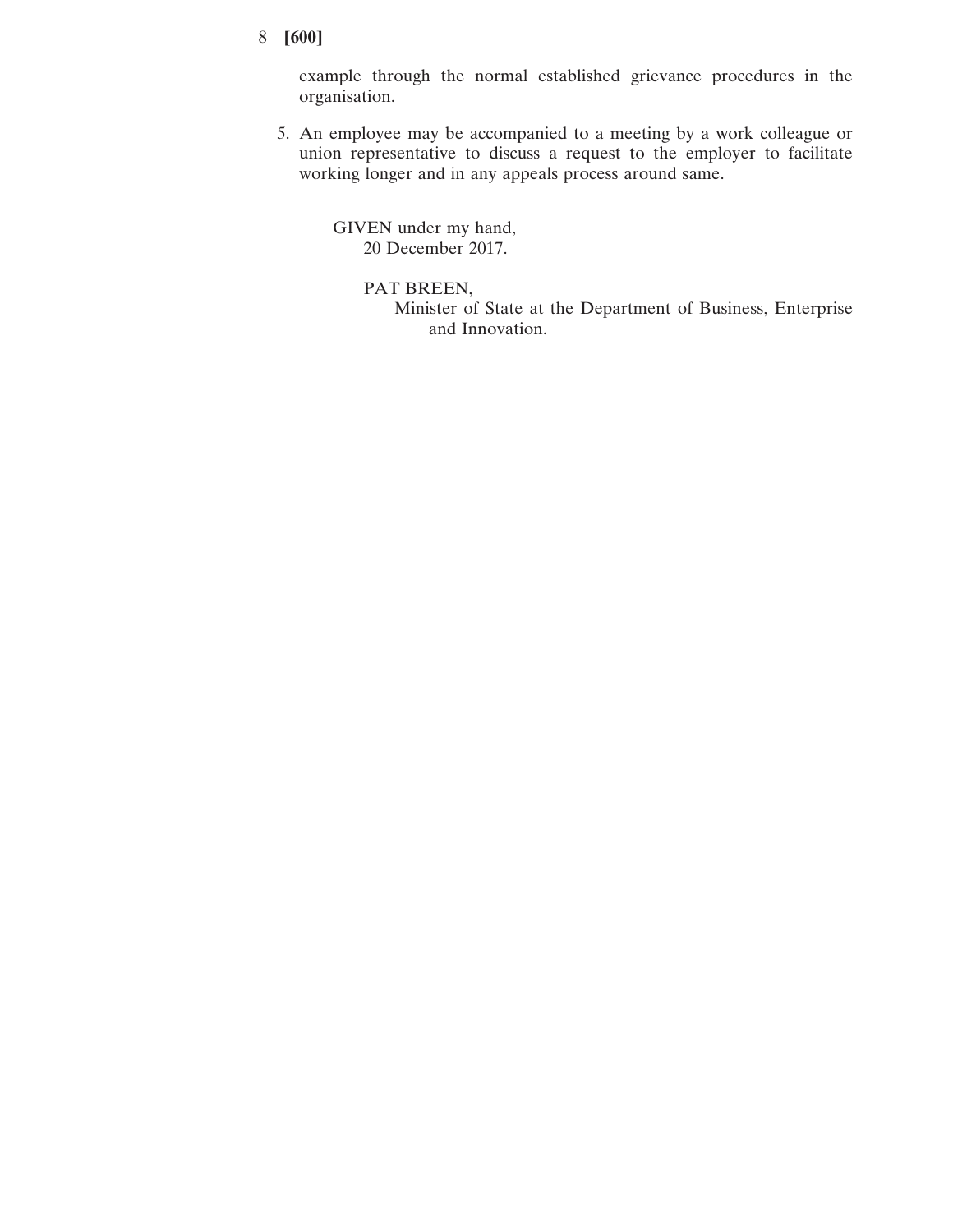## EXPLANATORY NOTE

*This note is not part of the Instrument and does not purport to be a legal interpretation.*

The effect of this Order is to declare that the draft code of practice set out in the Schedule to this Order is a code of practice for the purposes of the Industrial Relations Act 1990.